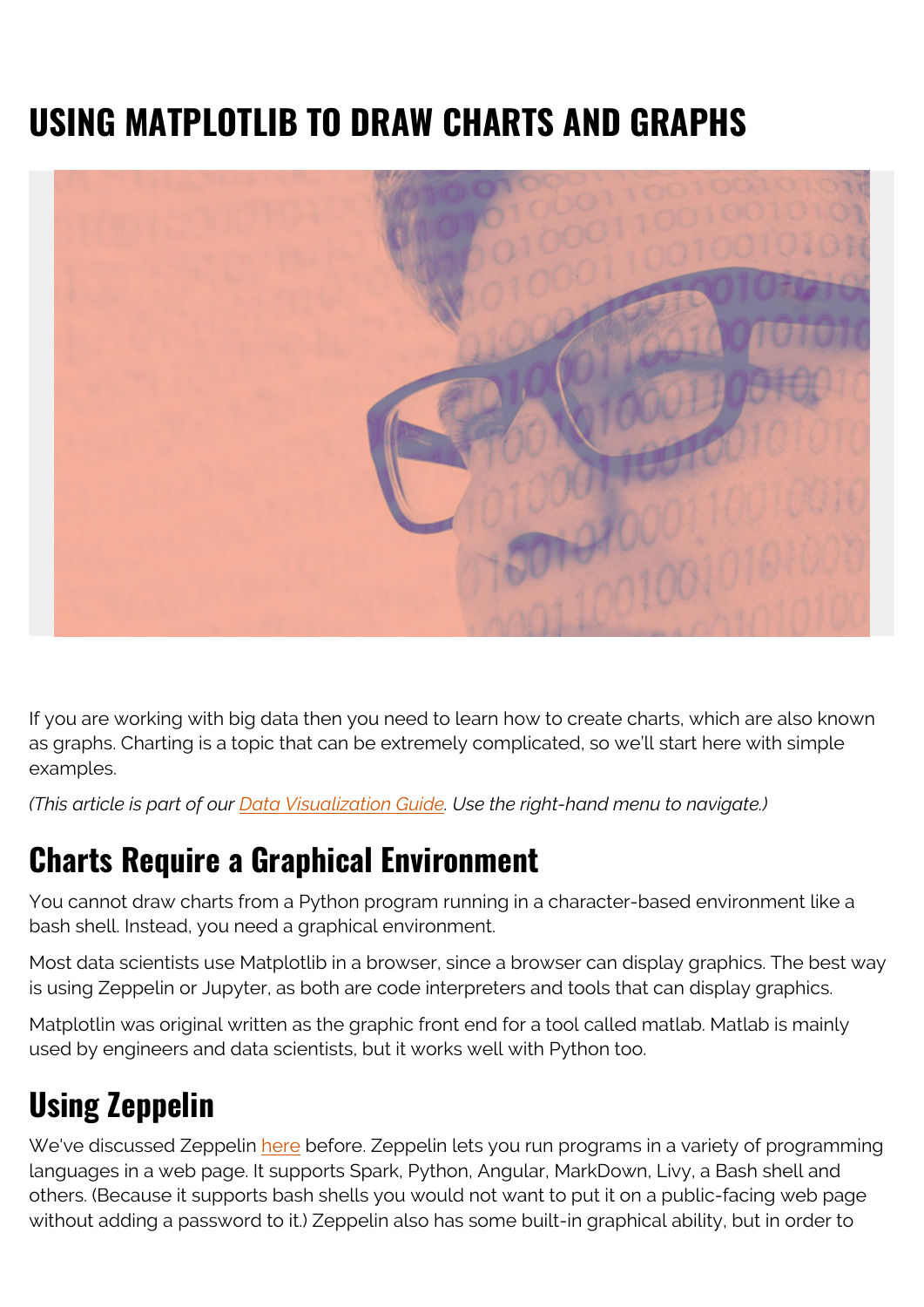create more advanced charts, you'll need an advanced charting product, like Matplotlib.

Here we show how to use Matplot to draw line and scatter charts and histograms. First, you need to Install Zeppelin, which is as easy as downloading and unzipping it. On Mac, start the daemon with **zeppelin-daemon.sh start**.

## **Line Charts**

A line chart plots one axis against another, such as the family xy axis used in high school algebra.

Zeppelin works with arrays. In the example below, we use the Numpy function **np.arange(1,5,0.25)** to create an array of evenly spaced intervals of 0.25. Then it's as simple as calling plot: **plt.plot(y, 'bs')**, where bs means blue squares. If you give it only one array, then it assumes that those are values for the y axis, so it automatically calculates the x axis.

```
%python
import matplotlib.pyplot as plt
import numpy as np
y = np.arange(1, 5, 0.25)plt.plot(y, 'bs')
```

```
Here is the resulting chart.
```


Now let's add **annotations** to the line. Remember that Matplotlib calculates the x values automatically based upon the y values. The slope (m) of the line above, y = mx +1 is approximately 0.29, just by visually looking at the line and estimating. So let's plot those (x,y) coordinates and label each point.

Let's make the increment 1 and not 0.25 in order to avoid crowding the chart.

In the code below, the python **zip(A.B)** function returns tuples ((x,y) …. ) from the arrays **A** and **B**. We do this because we need each x,y coordinate in the form of the tupel (x,y). We use the array A and B to contain the x,y coordinates.

%python import matplotlib.pyplot as plt import numpy as np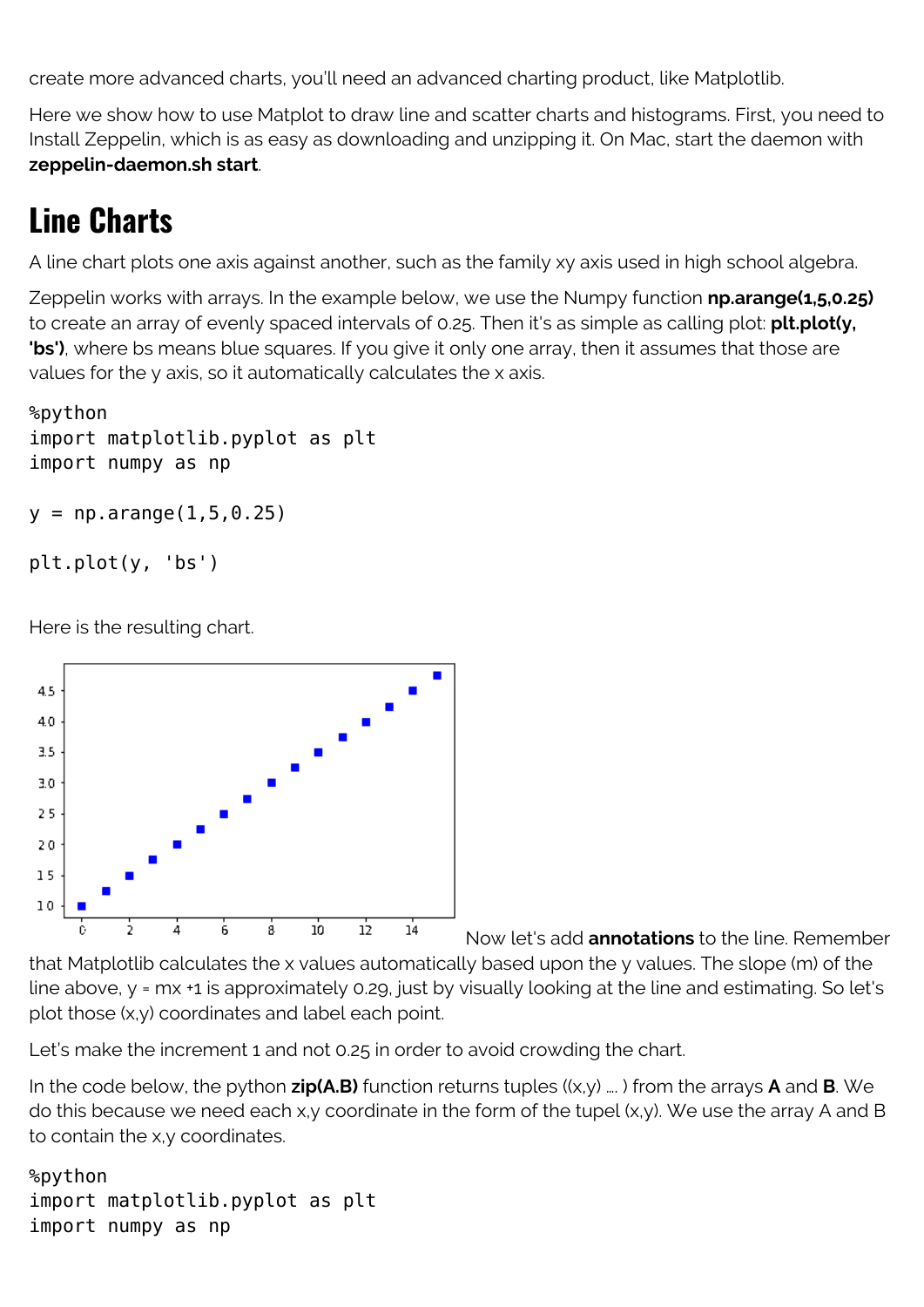```
y = np.arange(0, 5, 1)A = []B = [for x in range(1, len(y)):
    y= (0.29*x) A.append(x)
     B.append(y)
for xy in zip(A,B):
     plt.plot( xy,xy,'gs')
     plt.annotate('(%s, %s)' % xy, xy=xy, textcoords='data')
```
Here is the same line, with each  $(x,y)$  coordinate printed as an annotation on the line.



### **Scatter Charts**

Scatter charts plot points and not lines.

```
%python
import matplotlib.pyplot as plt
import numpy as np
```

```
n = 10x = np.random.randn(n)y = np.random.randn(n)
```

```
plt.scatter(x,y)
```
Because we used random integers, the points are all over the place. We used the rand() function and not randint, so it generated random floating point numbers <= 1.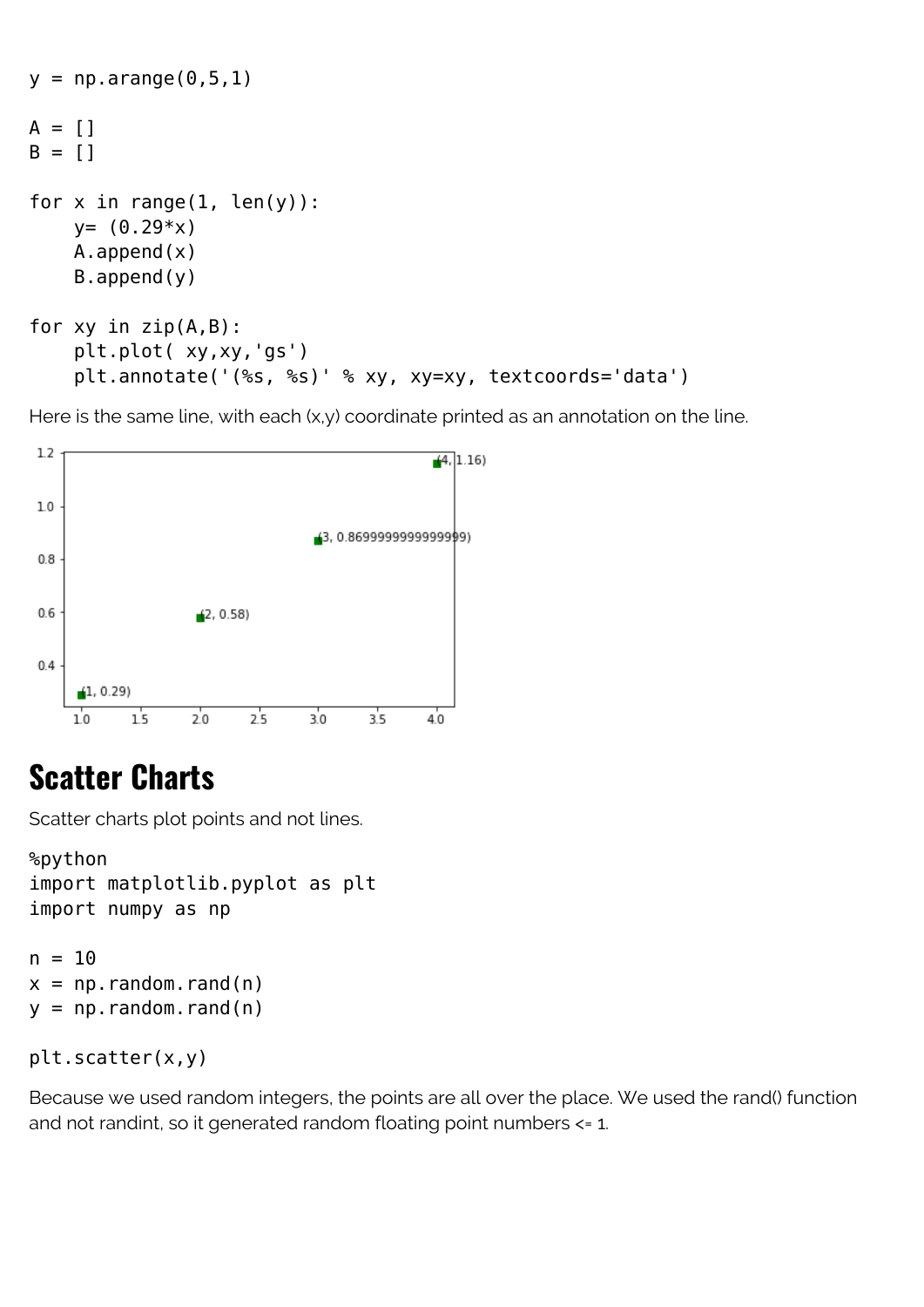

## **Histogram**

In a histogram the vertical bar is the percentage of all points for each value, aka a **frequency distribution**. So here 17.5% of the random numbers were 3. The number 100 is called the size of the **array**. Here we have a 1x100 array, equivalently called a **vector**.

If we had used, for example, x = np.random.randint(low = 0, high = 15, size=) it would create a 4x4 matrix of random numbers.

```
%python
import matplotlib.pyplot as plt
import numpy as np
x = np.random.randnint(low = 0, high = 15, size=100)plt.figure()
```

```
plt.show()
```
plt.hist(x)

This shows the frequency distribution. In other words, we told it to create 100 random integers between 0 and 15.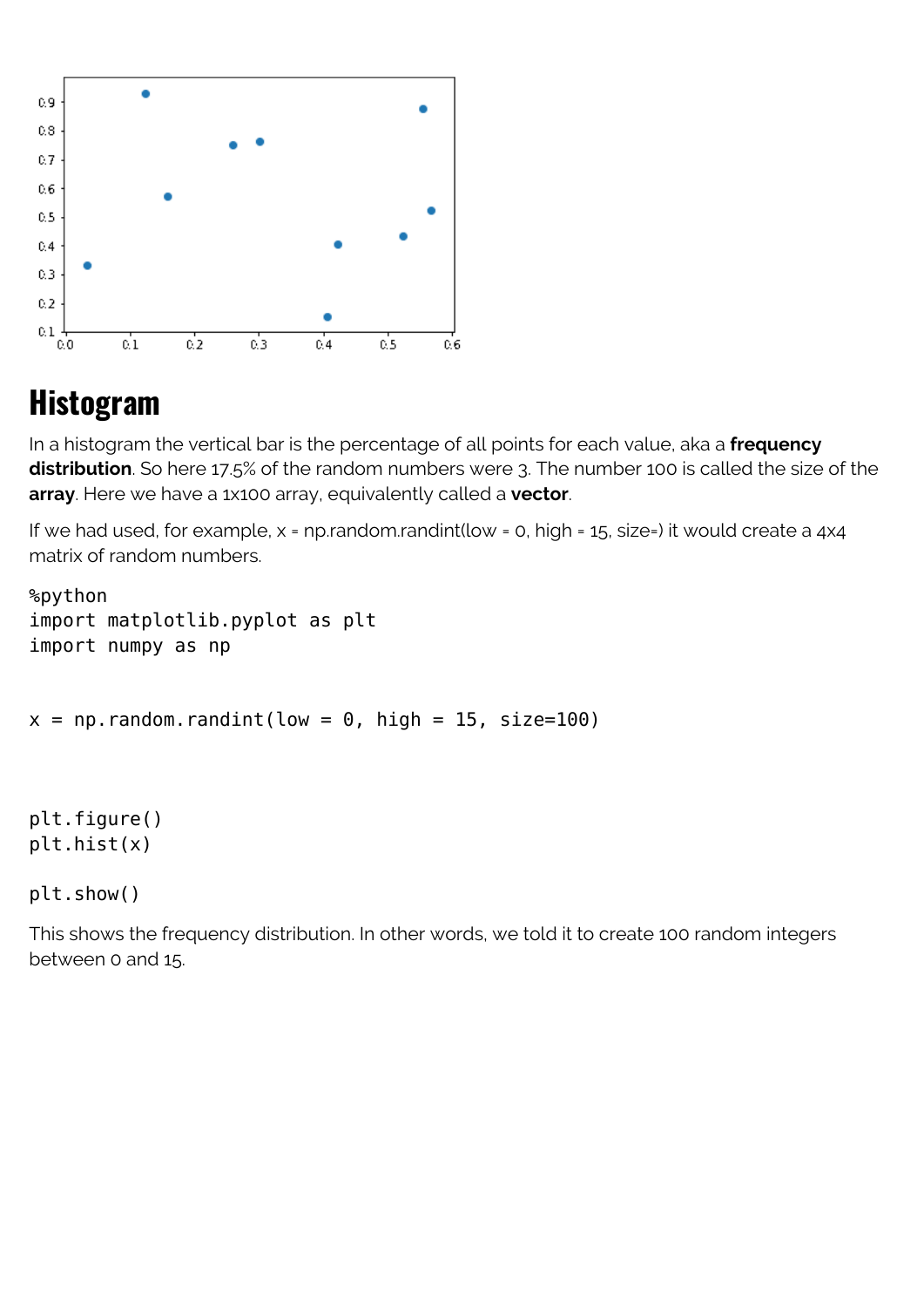

We previously explained how to create a

## **Pie Chart**

Below we create a pie chart. The sum of the percentages of each slice sums to 100%, just like a histogram. So each slice  $\mathsf{x}_{\mathsf{i}}$  (called a wedge my matplot lib) is  $\mathsf{x}_{\mathsf{i}}$  / sum ( $\mathsf{x}_{\mathsf{i}}$  …  $\mathsf{x}_{\mathsf{n}}$ ) percentage of the whole pie.

Below we give it the **labels**. Those have to be in the same order as the data as Matplotlib cannot automatically figure that out. In other words get them out of order and your labels will not be logical.

We also provide **autopct**, to plot the percentage in each wedges. We could also have put a custom function there instead.

```
%python
import matplotlib.pyplot as plt
import numpy as np
x =labels =
plt.pie(x,labels=labels,autopct='%1.1f%%')
```

```
plt.show()
```